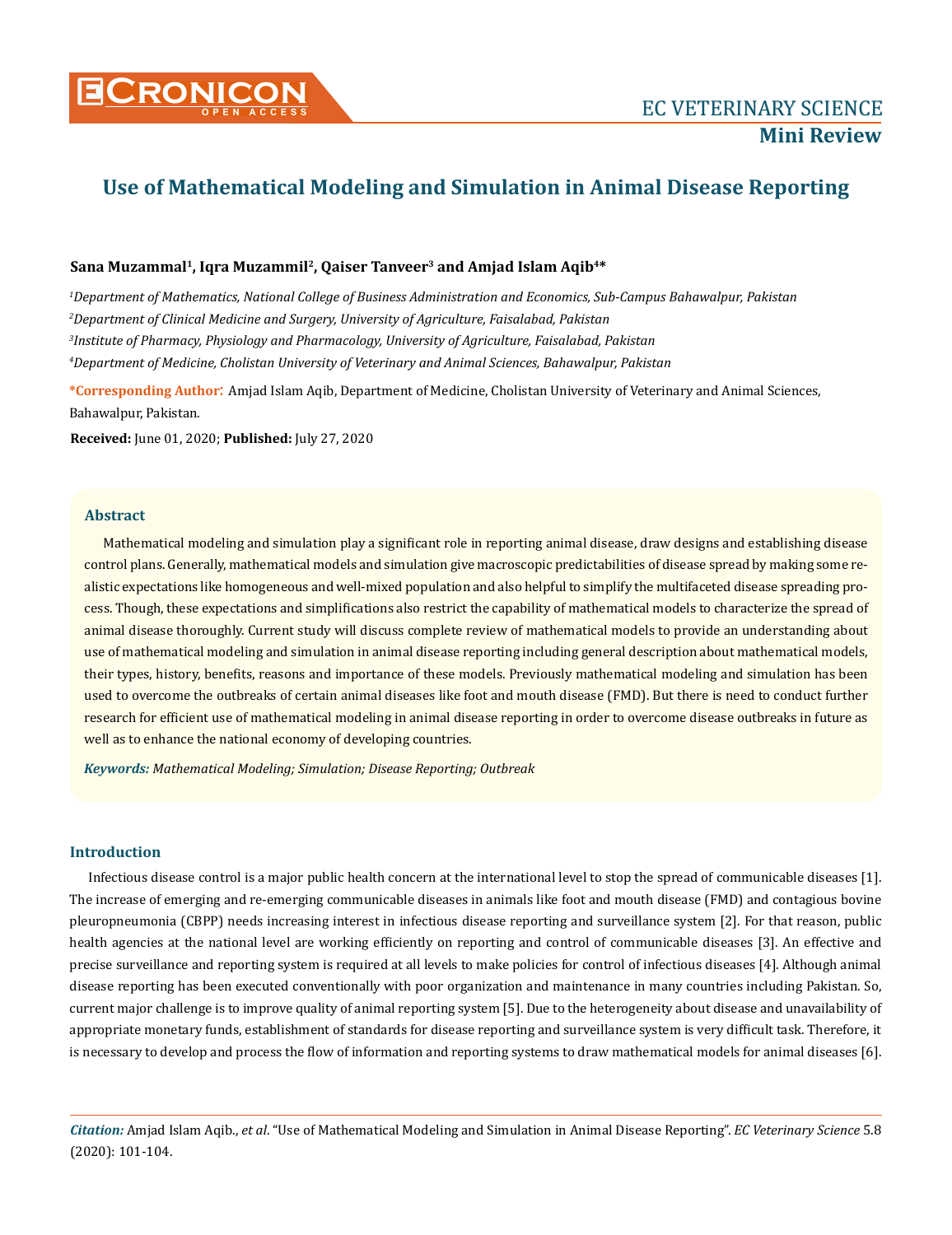If appropriate animal disease reporting systems are not developed, then it will affect four major systems including social system, food system, production system and national economy system. First three systems are linked with the livestock sector which produce disease effects due to mortality and production losses as a result of clinical or subclinical diseases; market disruption due to fear of consumers, supply shortage, or due to limitations on international trade in livestock and livestock products; control measures including costs and benefits of measures applied by farmers, governments and industry to prevent or control disease outbreaks. In addition to effects inside the livestock sector, most important effect other than livestock sector is related to effects on the public health system, tourism and wildlife [7]. So, there is dire need to develop proper animal disease reporting systems so that mathematical models and simulations can be drawn to plan control measures for avoiding losses in case of outbreaks.

#### **What is mathematical modeling and simulation**

Mathematical models and simulation are defined as collections of variables, equations and starting values that form a cohesive demonstration of a process or behavior because members of biological communities and components of the abiotic environment possess tremendously complicated interactions [8]. Mathematical models offer the resources to create evidence-based data to control infectious diseases and are useful to understand the spread of infectious diseases [9,10]. They can be used to develop prognostic and emergency arrangements during outbreaks along with the valuation of the effectiveness and efficacy of newly planned control measures [11].

#### **History of mathematical modeling in animal disease reporting**

Mathematical equations are being used to designate constituents of animal systems from almost 100 years [12]. In 1914, first of all researchers started to predict the amount of fat, work or milk obtained from an animal by giving feed containing specific quantity of starch equivalents [13]. Major purpose to draw equations for such procedures is to add quantitative accuracy to the valuation of the expected results on the basis of predetermined information. The process was called 'simulation modeling' which can use one equation or the incorporation of many equations. The first equations used to calculate constituents of animal systems till 1960s were 'static' models that explained the condition of the system for only one variable in time. These static models were applied to define the growth of animals or animal portions and to expect the nutrient and energy necessities for various livestock species on the basis of specific live weights [14]. But with the beginning and increased use of computers in the late 1960s and 1970s, the number of equations used to draw models significantly increased and named as 'dynamic models', in which time was described clearly and results were anticipated over variable periods of time using varying repeated intervals. Animal models are being developed since last 30 years by using a combination of physicalchemical theory demonstrations and conceptual equations [15].

#### **Reasons for developing animal models**

Mathematical models are being developed due to the following two major reasons (1) to determine, how a system can be understood quantitatively and in future how we can improve this knowledge by conducting research and (2) to incorporate different parts of current information for making decisions regarding selection of research activities for its improvement or for its direct use by enterprise managers [16].

#### **Types of mathematical models used in animal science**

Mathematical models may be of various types including static or dynamic, deterministic or stochastic, empirical or Newtonian. A static model has no time variable while a dynamic model has a time variable. Dynamic systems are naturally represented as differential equations. A deterministic model gives specific predictions for various quantities without using any probability distribution. While a stochastic model uses allegory elements or distributions of probability describing the probable value of a quantity along with variation. A stochastic model reveals mostly the deficiency of knowledge of reality and can give a false visualization on actuality. Technically, it is also very difficult to handle stochastic model in a short time. The empirical model mainly describes the mechanisms present in a given system, while the Newtonian model tries to provide an explanation along with the knowledge of causation of any mechanism of a system. It is

*Citation:* Amjad Islam Aqib., *et al*. "Use of Mathematical Modeling and Simulation in Animal Disease Reporting". *EC Veterinary Science* 5.8 (2020): 101-104.

102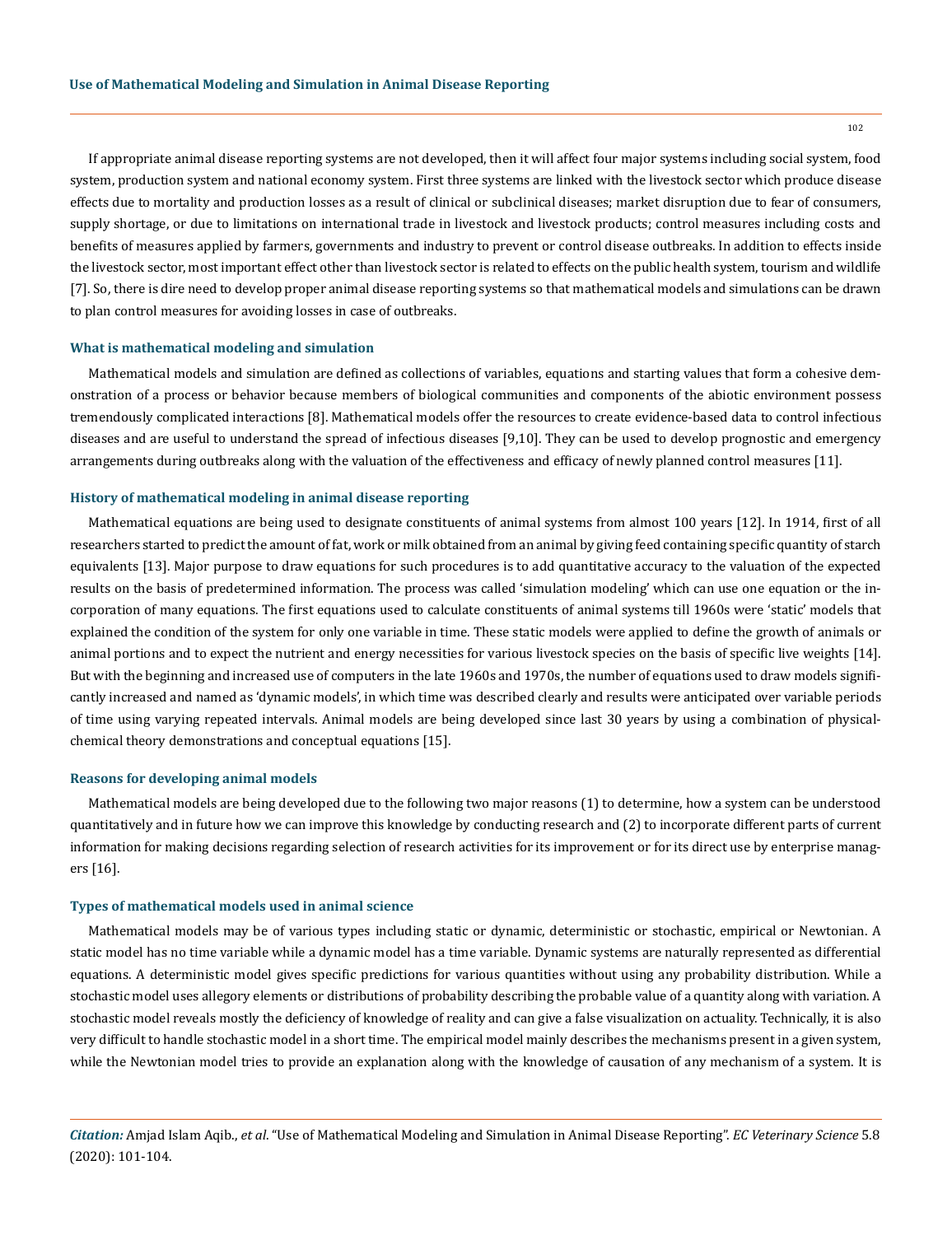established by identifying the system's structure and dividing it in the constituting parts and then tries to examine the behavior of whole system from the individual constituents' perspective and connections between them. Consequently, this model is analytical decline. But an empirical model is developed on the basis of observation and experiment and not necessarily based on a predetermined biological concept. It examines the experimental data and makes equation or set of equations that can be used as a mathematical model to explain the characteristic variation between them [8].

#### **Use of mathematical modeling in animal disease outbreak**

An extensive foot-and-mouth disease (FMD) epidemic occurred in Japan in 2010, in which a mathematical simulation model of FMD transmission between farms was established to determine the spread of disease in the infected area. A farm distance based transmission kernel was used in this model to estimate the efficiency of numerous control strategies. Mathematical simulation results proved that rapid culling on affected farms after diagnosis helped to decrease the spread of disease by reducing infected farms to 30% of the baseline model. While early identification scenario (14 days earlier than baseline model) resulted in a small sized epidemic by reducing 35% chance of widespread disease. In addition to these, preventive culling helped to stop the outbreak more efficiently but it required extensive resources for culling operations. A 10-km vaccination 7 days after the first identification of the disease helped to reduce epidemic to a low level, but in vaccination scenario, total number of farms that were either culled or vaccinated increased than that of the baseline model. In short, this model helped to provide useful information regarding development of appropriate control plans against FMD [17].

## **Conclusion**

Epidemiological surveillance of infectious diseases by using animal disease reporting system is essential to develop and evaluate disease control and prevention program. Lack of appropriate disease reporting system has dangerous effects on the livestock sector as well as the economy of the country. Mathematical modeling was started to report animal diseases from almost 100 years ago. Previously mathematical models are being used to plan control measures in case of outbreaks of many animal diseases specifically for FMD outbreak in Japan. It provided efficient results to overcome the spread of disease and to prevent losses. So, it is recommended to develop efficient disease reporting system so that we can draw mathematical models and simulations to overcome the outbreaks by estimating spread of infectious diseases and ultimately by planning emergency control measures.

# **Bibliography**

- 1. Kebede S., *et al*[. "Strengthening systems for communicable disease surveillance: Creating a laboratory network in Rwanda".](https://www.ncbi.nlm.nih.gov/pmc/articles/PMC3142247/) *Health [Research Policy and Systems](https://www.ncbi.nlm.nih.gov/pmc/articles/PMC3142247/)* 9 (2011): 27.
- 2. Janati A., *et al*[. "Communicable disease reporting systems in the world: A systematic review article".](https://www.ncbi.nlm.nih.gov/pmc/articles/PMC4703224/) *Iranian Journal of Public Health* [44 \(2015\): 1453-1465.](https://www.ncbi.nlm.nih.gov/pmc/articles/PMC4703224/)
- 3. [Schlipköter U and Flahault A. "Communicable diseases: Achievements and challenges for public health".](https://publichealthreviews.biomedcentral.com/articles/10.1007/BF03391594) *Public Health Reviews* 32 [\(2010\): 90-119.](https://publichealthreviews.biomedcentral.com/articles/10.1007/BF03391594)
- 4. Tan HF., *et al*[. "Private doctors' practices, knowledge, and attitude to reporting of communicable diseases: A national survey in Tai](https://pubmed.ncbi.nlm.nih.gov/19178741/)wan". *[BMC Infectious Diseases](https://pubmed.ncbi.nlm.nih.gov/19178741/)* 9 (2009): 1-8.
- 5. [Keramarou M and Evans MR. "Completeness of infectious disease notification in the United Kingdom: A systematic review".](https://pubmed.ncbi.nlm.nih.gov/22414684/) *Journal of Infection* [64 \(2012\): 555-564.](https://pubmed.ncbi.nlm.nih.gov/22414684/)
- 6. Antonella Meloni B., *et al*[. "Pulmonary hypertension in well-transfused thalassemia major patients".](http://www.iwgthalassemia.it/Bibliography/Pulmonary_Hypertension_In_Well_Transfused_Thalassemia_Major_Patients_Antonella_Melonia_et_Al.pdf) *Blood Cells, Molecules and Diseases* [54.2 \(2011\): 189-194.](http://www.iwgthalassemia.it/Bibliography/Pulmonary_Hypertension_In_Well_Transfused_Thalassemia_Major_Patients_Antonella_Melonia_et_Al.pdf)
- 7. Anni MP., *et al*[. "Economic analysis of animal diseases". Guidelines \(2016\).](http://www.fao.org/3/a-i5512e.pdf)

*Citation:* Amjad Islam Aqib., *et al*. "Use of Mathematical Modeling and Simulation in Animal Disease Reporting". *EC Veterinary Science* 5.8 (2020): 101-104.

103